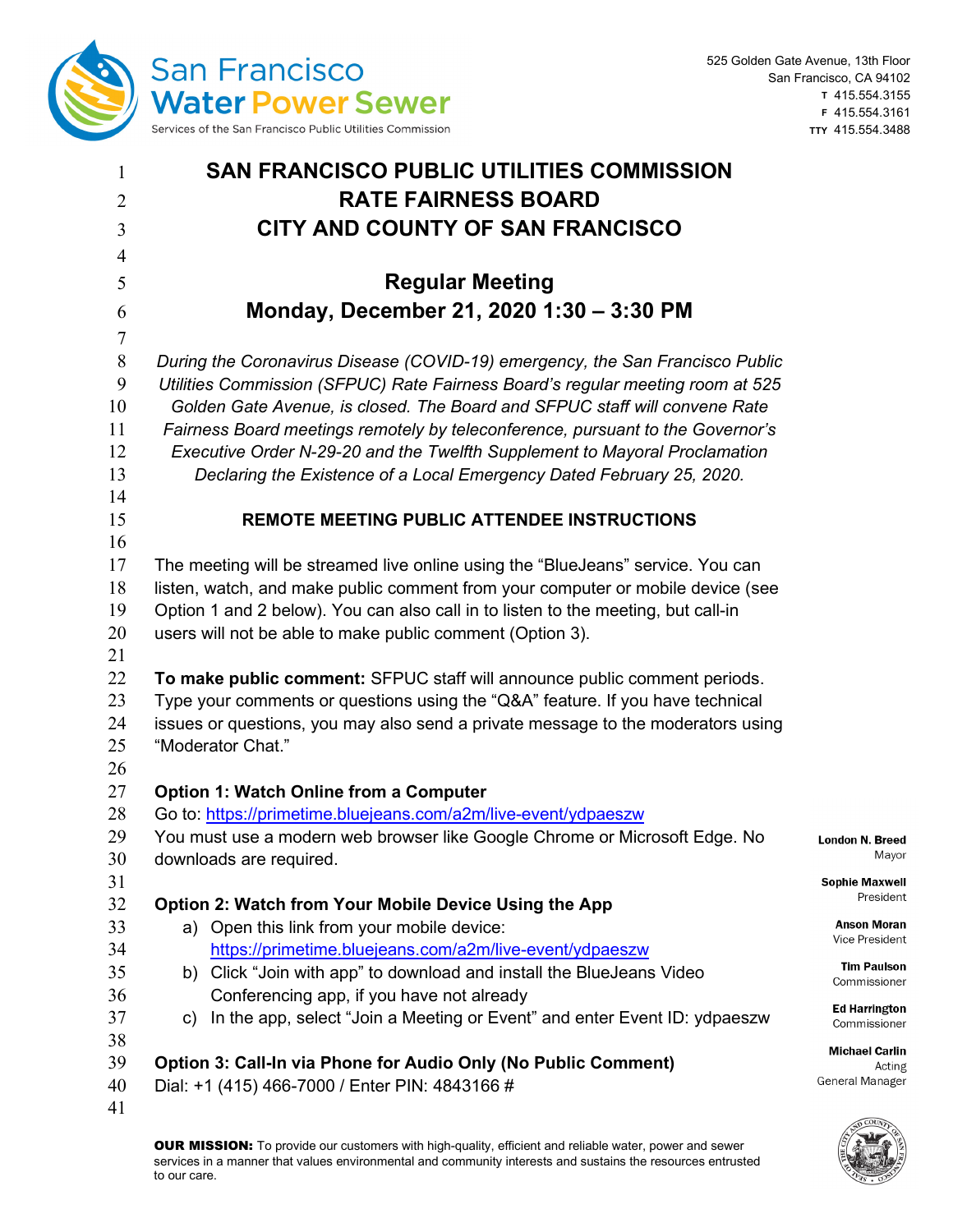| 42       |                                                                             |
|----------|-----------------------------------------------------------------------------|
| 43       | <b>MEETING AGENDA</b>                                                       |
| 44       |                                                                             |
| 45       | 1. Call to Order and Roll Call                                              |
|          | Seat 1<br>Howard Ash, Chair                                                 |
|          | Seat 2<br>Vacant                                                            |
|          | Seat 3<br>Anna Van Degna                                                    |
|          | Seat 4<br>Vacant                                                            |
|          | Seat 5<br>Adam Nguyen                                                       |
|          | Vacant<br>Seat 6                                                            |
|          | Seat 7<br><b>Edward de Asis</b>                                             |
| 46       |                                                                             |
| 47       |                                                                             |
| 48       | Chair Howard Ash called the meeting to order at 1:37 PM. Howard Ash,        |
| 49       | Anna Van Degna, Adam Nguyen, and Edward de Asis were present. A             |
| 50       | quorum was present.                                                         |
| 51       |                                                                             |
| 52       | 2. General Public Comment                                                   |
| 53       | Members of the public may address the Rate Fairness Board (RFB) on          |
| 54       | matters that are within the Board's jurisdiction but not on today's agenda. |
| 55       |                                                                             |
| 56       | <b>Public Comment: none</b>                                                 |
| 57       |                                                                             |
| 58       | 3. Approval of the Minutes of October 9, 2020 Meeting (Discussion and       |
| 59       | possible action)                                                            |
| 60       |                                                                             |
| 61       | Chair Ash noted correction needed on line 72, change "impact of" to         |
| 62<br>63 | "impact on" revenue. Members de Asis, Van Degna and Nguyen agreed.          |
| 64       | <b>Public Comment: None</b>                                                 |
| 65       |                                                                             |
| 66       | Member Van Degna moved to approve meeting minutes edit on line 72,          |
| 67       | seconded by Member Nguyen.                                                  |
| 68       |                                                                             |
| 69       | The motion passed by the following vote:                                    |
| 70       | Ayes: Ash, Van Degna, Nguyen, de Asis                                       |
| 71       | Noes: None                                                                  |
| 72       |                                                                             |
| 73       | 4. Report of the Chair                                                      |
| 74       |                                                                             |
| 75       | a. Update on 2021 Power Rates Study (Presentation and discussion)           |
| 76       | Erin Franks, Rates Administrator, provided an update on 2021                |
| 77       | Power Rates Study, topics included (1) Ratepayer Assurance Policy           |
| 78       | Principles, (2) Current Hetch Hetchy Rate Structure; (3) Current            |
| 79       | CleanPowerSF Rate Structure, (4) Applying the Ratepayer                     |
| 80       | Assurance Policy to Power Rates. Questions, answers and                     |
| 81       | discussion followed.                                                        |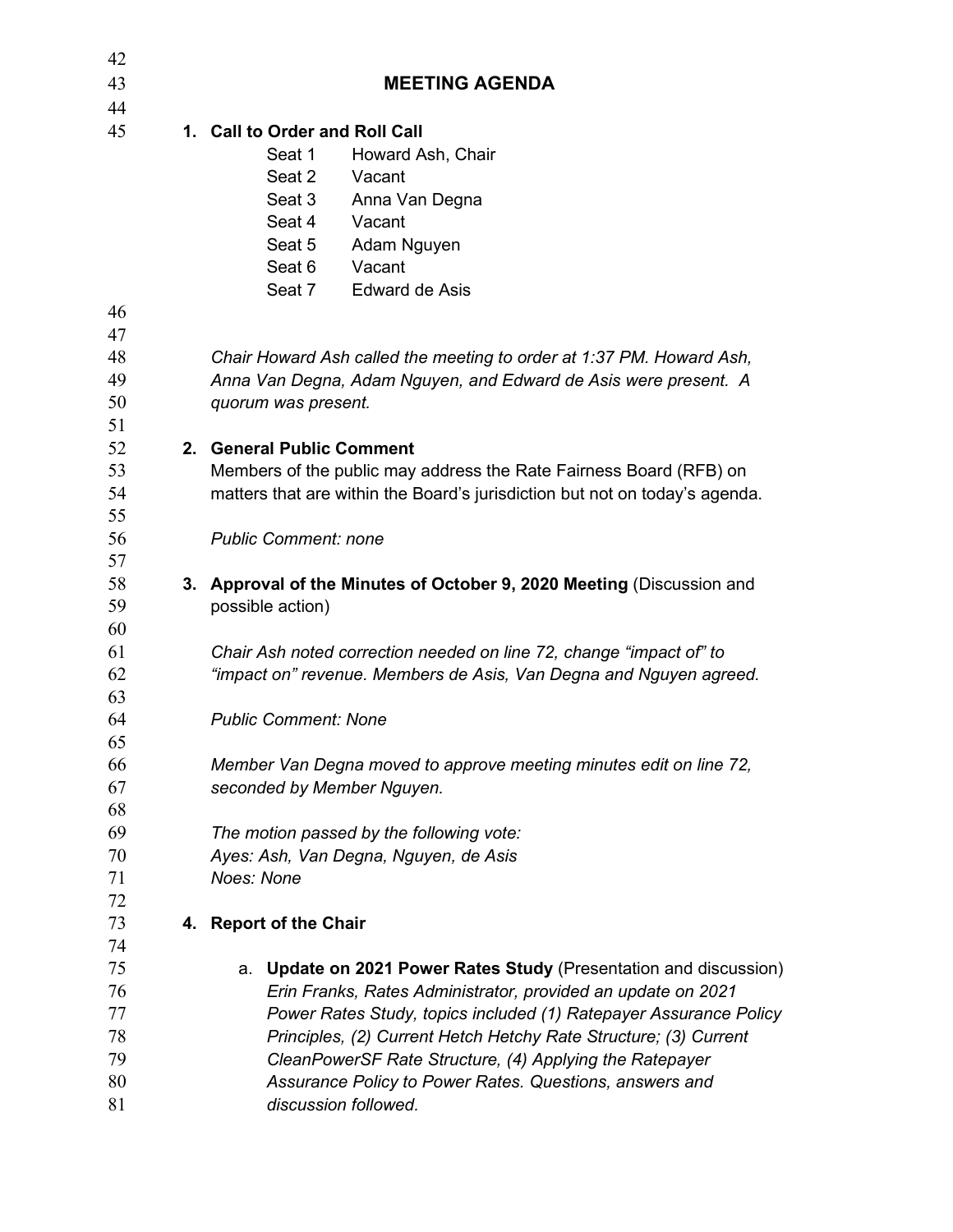| 82         |                                                                                                                |
|------------|----------------------------------------------------------------------------------------------------------------|
| 83         | b. Impact of COVID-19 on SFPUC Finances (Presentation and                                                      |
| 84         | discussion)                                                                                                    |
| 85         | Kristina Cordero, Director of Financial Planning, provided overview                                            |
| 86         | of COVID-19 pandemic impact on SFPUC's finances, topics                                                        |
| 87         | included (1) Overall SFPUC response to COVID, (2) COVID impact                                                 |
| 88         | on FYE 2020 Weekly Volumetric Deliveries and FYE 21 & 22                                                       |
| 89         | Volumetric Projections. Questions, answers and discussion                                                      |
| 90         | followed.                                                                                                      |
| 91         |                                                                                                                |
| 92         | <b>Improving Public Access to Rate Fairness Board Meetings</b><br>C.                                           |
| 93         | (Discussion)                                                                                                   |
| 94         | Rates Administrator Franks shared suggestions to improve public                                                |
| 95         | access to RFB meeting and requested Board input. Suggestions                                                   |
| 96         | included to create consistent monthly meeting date or create an                                                |
| 97         | email notification sign-up list in order to maintain list of interested                                        |
| 98         | people informed of upcoming meeting times. Member Nguyen                                                       |
| 99         | asked about strategies used by other utility providers, with similar                                           |
| 100        | rate setting boards. Rates Administrator Franks to follow-up with                                              |
| 101        | other utility provider contacts for feedback. Board Secretary Yvonne                                           |
| 102        | Rodriguez and Rates Administrator Franks to follow-up about best                                               |
| 103        | recurring times to try to schedule consistent monthly meetings.                                                |
| 104        | Questions, answers and discussion followed.                                                                    |
| 105        |                                                                                                                |
| 106        | <b>Public Comment: None</b>                                                                                    |
| 107        |                                                                                                                |
| 108<br>109 | 5. Announcements, Comments, Questions (Discussion)<br>Chair Ash confirmed that previous Member Kevin Cheng has |
| 110        | resigned. Chair Ash to draft a letter of recognition as a thank you to                                         |
| 111        | Mr. Cheng for the many years of service. Chair Ash to work with                                                |
| 112        | staff, Mayor's Office and/or Board of Supervisors to try to fill Board                                         |
| 113        | vacancies. Questions, answers and discussion followed.                                                         |
| 114        |                                                                                                                |
| 115        | <b>Public Comment: None</b>                                                                                    |
| 116        |                                                                                                                |
| 117        | 6. Adjournment                                                                                                 |
| 118        |                                                                                                                |
| 119        | Meeting adjourned at 3:11 PM                                                                                   |
| 120        |                                                                                                                |
| 121        |                                                                                                                |
| 122        |                                                                                                                |
| 123        |                                                                                                                |
| 124        |                                                                                                                |
| 125        |                                                                                                                |
| 126        |                                                                                                                |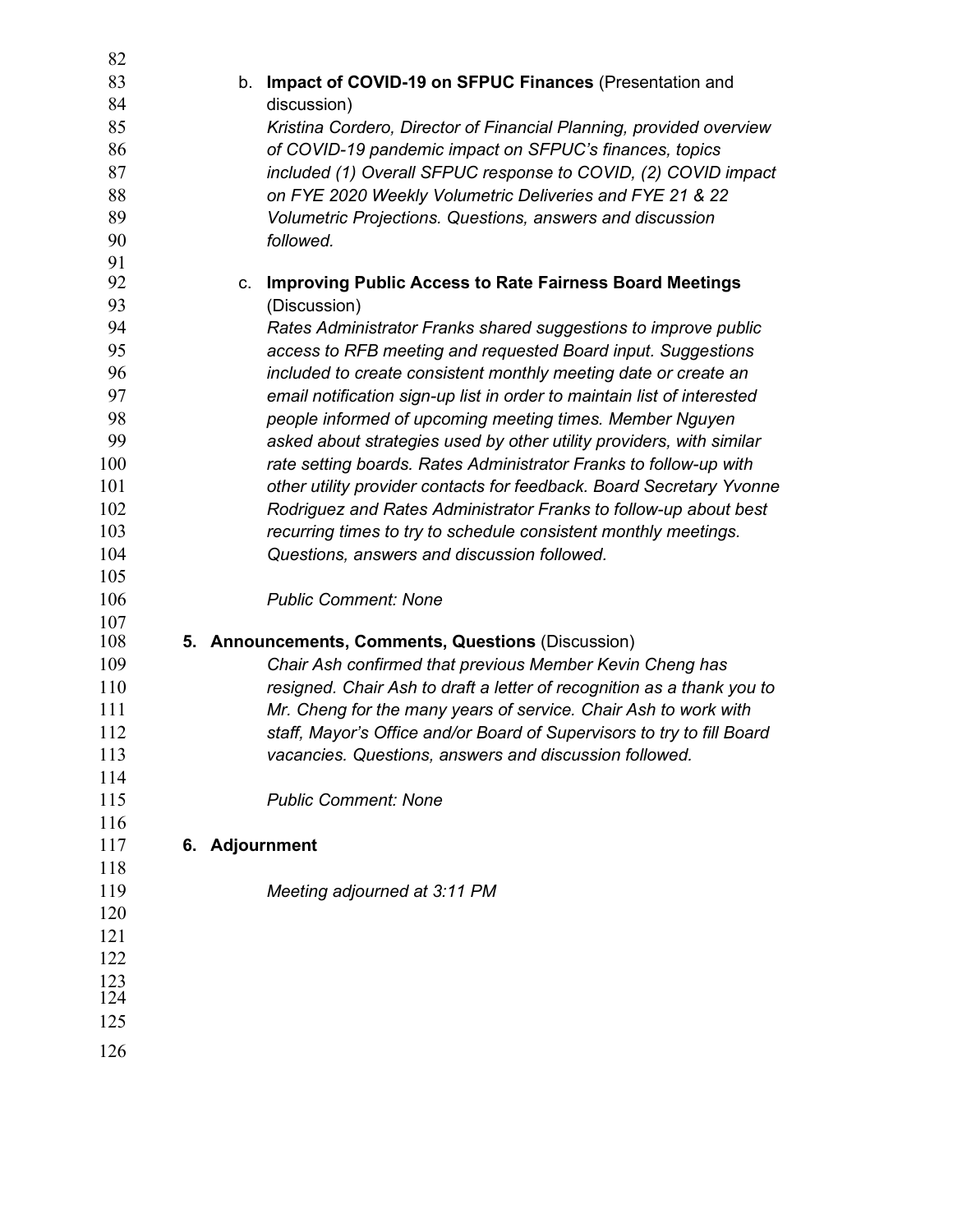- **Accessible Meeting Policy**: To obtain meeting materials in alternative format,
- please contact the Rate Fairness Board Secretary at 415-487-5254 or via email at
- [yrodriguez@sfwater.org.](mailto:yrodriguez@sfwater.org) Providing at least 72 hours notice will help to ensure
- availability. Written reports or background materials for calendar items are
- available on-line at [https://www.sfwater.org/index.aspx?page=120.](https://www.sfwater.org/index.aspx?page=120)

 **Meeting Procedures:** Public Comment will be taken before or during the Board's 133 consideration of each agenda item. Speakers may address the Board for up to the three minutes on that item. During General Public Comment, members of the three minutes on that item. During General Public Comment, members of the public may address the Board on matters that are within the Board's jurisdiction 136 and are not on the agenda. Procedures do not permit: 1) persons in the audience<br>137 to vocally express support or opposition to statements by Board Member, by other 137 to vocally express support or opposition to statements by Board Member, by other<br>138 persons testifying: 2) ringing and use of cell phones, pagers, and similar sound-138 persons testifying; 2) ringing and use of cell phones, pagers, and similar sound-<br>139 producing electronic devices: 3) bringing in or displaying signs in the meeting producing electronic devices; 3) bringing in or displaying signs in the meeting 140 room; and 4) standing in the meeting room. The ringing of and use of cell phones,<br>141 pagers and similar sound-producing electronic devices are prohibited at this 141 pagers and similar sound-producing electronic devices are prohibited at this<br>142 meeting. Please be advised that the Chair may order the removal from the n meeting. Please be advised that the Chair may order the removal from the meeting 143 room of any person(s) responsible for the ringing or use of a cell phone, pager, or 144 other similar sound-producing electronic devices. other similar sound-producing electronic devices.

- 
- **Know your rights under the Sunshine Ordinance:** Government's duty is to
- serve the public, reaching its decisions in full view of the public. Commissions,
- boards, councils, and other agencies of the City and County exist to conduct the
- people's business. This ordinance assures that deliberations are conducted before
- the people and that City operations are open to the people's review.
- For information on your rights under the Sunshine Ordinance (Chapter 67 of the
- San Francisco Administrative Code) or to report a violation of the ordinance,
- contact by mail Sunshine Ordinance Task Force, 1 Dr. Carlton B. Goodlett Place,
- Room 244, San Francisco, CA 94102; phone at (415) 554-7724; fax at (415) 554-
- 155 7854; or by e-mail at [sotf@sfgov.org.](mailto:sotf@sfgov.org)
- Citizens may obtain a free copy of the Sunshine Ordinance by printing Chapter 67
- of the San Francisco Administrative Code on the Internet, at
- [http://www.sfbos.org/sunshine.](http://www.sfbos.org/sunshine)
- **311 Free Language Assistance**: 免費語言協助/ Ayuda gratuita con el idioma /
- Бесплатная помощь переводчиков / Trợ giúp Thông dịch Miễn phí / Assistance
- linguistique gratuite / 無料の言語支援/ 무료 언어 / 지원 / คว"มชจ่ ยเหลอ์ ท"งภ"ษ"โดยไม $\circ$
- ส'ยคาไซจ้าย / Libreng tulong para sa wikang Tagalog ยเหลอื
- **Lobbyist Registration and Reporting Requirements:** Individuals and entities
- that influence or attempt to influence local legislative or administrative action may
- 165 be required by the San Francisco Lobbyist Ordinance [SF Campaign &
- Governmental Conduct Code Sec. 2.100] to register and report lobbying activity.
- For more information about the Lobbyist Ordinance, please contact the San
- Francisco Ethics Commission at 25 Van Ness Avenue, Suite 220, San Francisco,
- CA 94102; telephone (415) 252-3100; fax (415) 252-3112; web site at
- [www.sfgov.org/ethics.](http://www.sfgov.org/ethics)